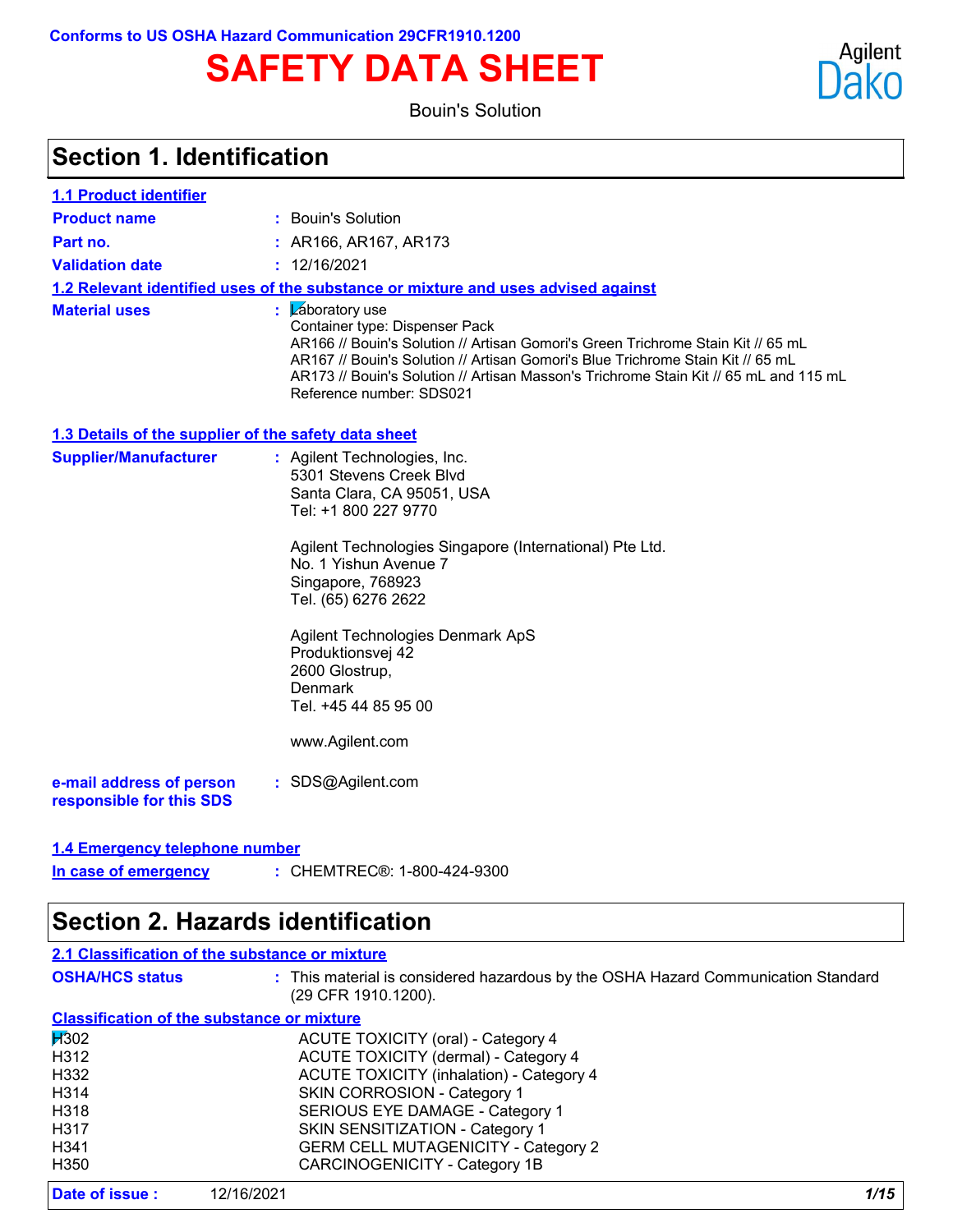## **Section 2. Hazards identification**

SPECIFIC TARGET ORGAN TOXICITY (SINGLE EXPOSURE) (Respiratory tract irritation) - Category 3

| 2.2 GHS label elements                |                                                                                                                                                                                                                                                                                                                                                                                                                                                                                                                                                                                                                                                                                                                                                                                                                                                                                                                                           |
|---------------------------------------|-------------------------------------------------------------------------------------------------------------------------------------------------------------------------------------------------------------------------------------------------------------------------------------------------------------------------------------------------------------------------------------------------------------------------------------------------------------------------------------------------------------------------------------------------------------------------------------------------------------------------------------------------------------------------------------------------------------------------------------------------------------------------------------------------------------------------------------------------------------------------------------------------------------------------------------------|
| <b>Hazard pictograms</b>              |                                                                                                                                                                                                                                                                                                                                                                                                                                                                                                                                                                                                                                                                                                                                                                                                                                                                                                                                           |
| <b>Signal word</b>                    | : Danger                                                                                                                                                                                                                                                                                                                                                                                                                                                                                                                                                                                                                                                                                                                                                                                                                                                                                                                                  |
| <b>Hazard statements</b>              | $\cancel{1302}$ + H312 + H332 - Harmful if swallowed, in contact with skin or if inhaled.<br>H314 - Causes severe skin burns and eye damage.<br>H317 - May cause an allergic skin reaction.<br>H335 - May cause respiratory irritation.<br>H341 - Suspected of causing genetic defects.<br>H350 - May cause cancer.                                                                                                                                                                                                                                                                                                                                                                                                                                                                                                                                                                                                                       |
| <b>Precautionary statements</b>       |                                                                                                                                                                                                                                                                                                                                                                                                                                                                                                                                                                                                                                                                                                                                                                                                                                                                                                                                           |
| <b>Prevention</b>                     | $P201$ - Obtain special instructions before use.<br>P280 - Wear protective gloves, protective clothing and eye or face protection.<br>P261 - Avoid breathing vapor.<br>P270 - Do not eat, drink or smoke when using this product.<br>P264 - Wash thoroughly after handling.                                                                                                                                                                                                                                                                                                                                                                                                                                                                                                                                                                                                                                                               |
| <b>Response</b>                       | P308 + P313 - IF exposed or concerned: Get medical advice or attention.<br>P304 + P310 - IF INHALED: Immediately call a POISON CENTER or doctor.<br>P301 + P310, P330, P331 - IF SWALLOWED: Immediately call a POISON CENTER or<br>doctor. Rinse mouth. Do NOT induce vomiting.<br>P303 + P361 + P353, P310 - IF ON SKIN (or hair): Take off immediately all<br>contaminated clothing. Rinse skin with water. Immediately call a POISON CENTER or<br>doctor.<br>P363 - Wash contaminated clothing before reuse.<br>P302 + P312, P352 - IF ON SKIN: Call a POISON CENTER or doctor if you feel unwell.<br>Wash with plenty of water.<br>P333 + P313 - If skin irritation or rash occurs: Get medical advice or attention.<br>P305 + P351 + P338, P310 - IF IN EYES: Rinse cautiously with water for several<br>minutes. Remove contact lenses, if present and easy to do. Continue rinsing.<br>Immediately call a POISON CENTER or doctor. |
| <b>Storage</b>                        | $\frac{1}{2}$ $\mathbb{P}$ 403 + P233 - Store in a well-ventilated place. Keep container tightly closed.                                                                                                                                                                                                                                                                                                                                                                                                                                                                                                                                                                                                                                                                                                                                                                                                                                  |
| <b>Disposal</b>                       | : P501 - Dispose of contents and container in accordance with all local, regional, national<br>and international regulations.                                                                                                                                                                                                                                                                                                                                                                                                                                                                                                                                                                                                                                                                                                                                                                                                             |
| <b>Supplemental label</b><br>elements | : Do not taste or swallow. Wash thoroughly after handling.                                                                                                                                                                                                                                                                                                                                                                                                                                                                                                                                                                                                                                                                                                                                                                                                                                                                                |
| <b>2.3 Other hazards</b>              |                                                                                                                                                                                                                                                                                                                                                                                                                                                                                                                                                                                                                                                                                                                                                                                                                                                                                                                                           |
|                                       | . Ostronom surround allowadities for all later                                                                                                                                                                                                                                                                                                                                                                                                                                                                                                                                                                                                                                                                                                                                                                                                                                                                                            |

**Hazards not otherwise classified**

**:** Causes severe digestive tract burns.

## **Section 3. Composition/information on ingredients**

**Substance/mixture :** Mixture

| <b>Ingredient name</b> | 70         | <b>CAS number</b> |
|------------------------|------------|-------------------|
| Formaldehyde, solution | I≥10 - ≤25 | 50-00-0           |
| Acetic acid            | 1≤5        | 64-19-7           |

Any concentration shown as a range is to protect confidentiality or is due to batch variation.

**There are no additional ingredients present which, within the current knowledge of the supplier and in the concentrations applicable, are classified and hence require reporting in this section.**

| Date of issue : | 12/16/2021 | 2/15 |
|-----------------|------------|------|
|                 |            |      |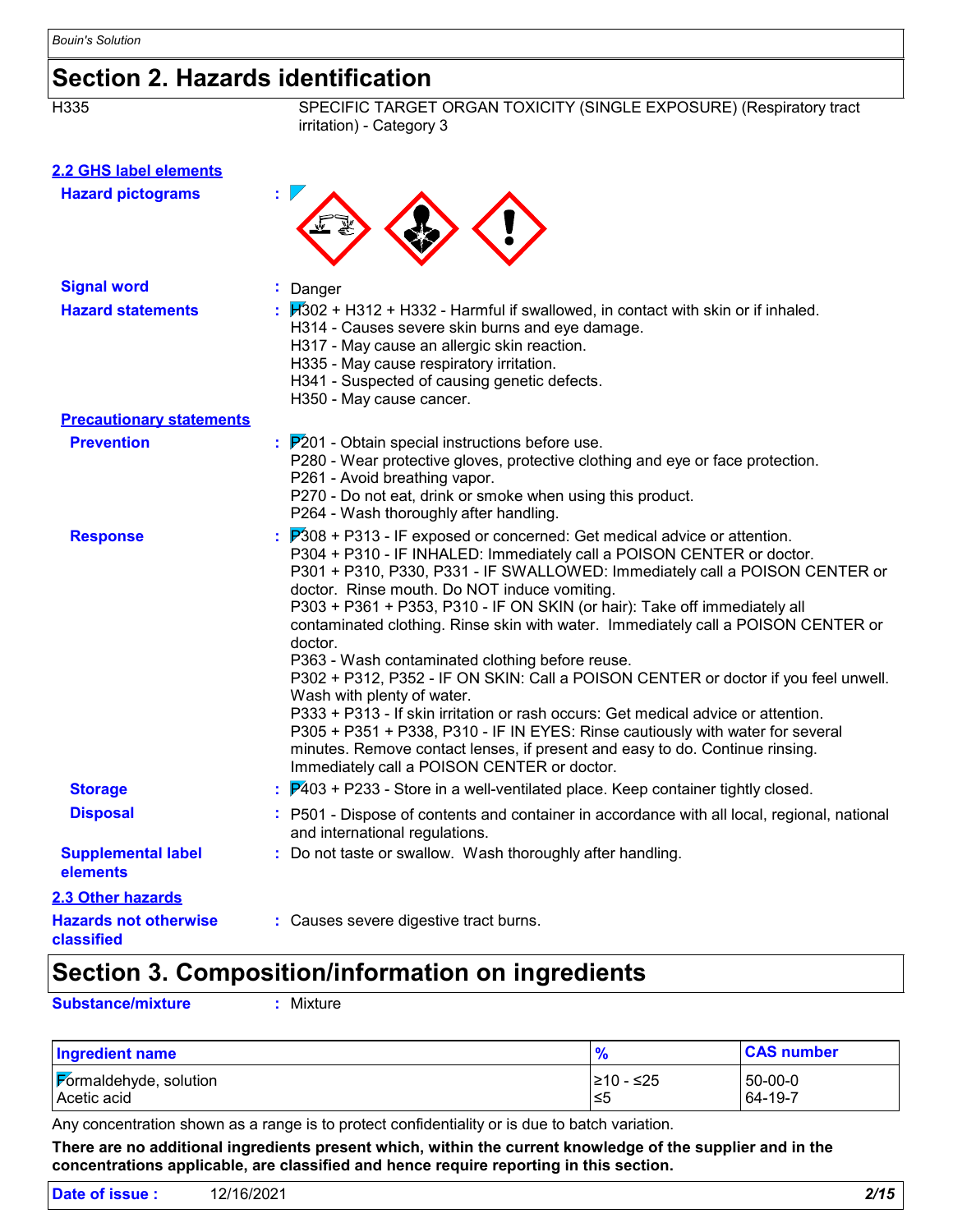## **Section 3. Composition/information on ingredients**

**Occupational exposure limits, if available, are listed in Section 8.**

### **Section 4. First aid measures**

### **4.1 Description of necessary first aid measures**

| <b>Eye contact</b>  | : Get medical attention immediately. Call a poison center or physician. Immediately flush<br>eyes with plenty of water, occasionally lifting the upper and lower eyelids. Check for and<br>remove any contact lenses. Continue to rinse for at least 10 minutes. Chemical burns<br>must be treated promptly by a physician.                                                                                                                                                                                                                                                                                                                                                                                                                                                                 |
|---------------------|---------------------------------------------------------------------------------------------------------------------------------------------------------------------------------------------------------------------------------------------------------------------------------------------------------------------------------------------------------------------------------------------------------------------------------------------------------------------------------------------------------------------------------------------------------------------------------------------------------------------------------------------------------------------------------------------------------------------------------------------------------------------------------------------|
| <b>Inhalation</b>   | : Get medical attention immediately. Call a poison center or physician. Remove victim to<br>fresh air and keep at rest in a position comfortable for breathing. If it is suspected that<br>fumes are still present, the rescuer should wear an appropriate mask or self-contained<br>breathing apparatus. If not breathing, if breathing is irregular or if respiratory arrest<br>occurs, provide artificial respiration or oxygen by trained personnel. It may be<br>dangerous to the person providing aid to give mouth-to-mouth resuscitation. If<br>unconscious, place in recovery position and get medical attention immediately. Maintain<br>an open airway. Loosen tight clothing such as a collar, tie, belt or waistband.                                                          |
| <b>Skin contact</b> | : Get medical attention immediately. Call a poison center or physician. Wash with plenty<br>of soap and water. Remove contaminated clothing and shoes. Wash contaminated<br>clothing thoroughly with water before removing it, or wear gloves. Continue to rinse for<br>at least 10 minutes. Chemical burns must be treated promptly by a physician. In the<br>event of any complaints or symptoms, avoid further exposure. Wash clothing before<br>reuse. Clean shoes thoroughly before reuse.                                                                                                                                                                                                                                                                                             |
| <b>Ingestion</b>    | : Cet medical attention immediately. Call a poison center or physician. Wash out mouth<br>with water. Remove dentures if any. If material has been swallowed and the exposed<br>person is conscious, give small quantities of water to drink. Stop if the exposed person<br>feels sick as vomiting may be dangerous. Do not induce vomiting unless directed to do<br>so by medical personnel. If vomiting occurs, the head should be kept low so that vomit<br>does not enter the lungs. Chemical burns must be treated promptly by a physician.<br>Never give anything by mouth to an unconscious person. If unconscious, place in<br>recovery position and get medical attention immediately. Maintain an open airway.<br>Loosen tight clothing such as a collar, tie, belt or waistband. |

| 4.2 Most important symptoms/effects, acute and delayed |                                                                                                        |
|--------------------------------------------------------|--------------------------------------------------------------------------------------------------------|
| <b>Potential acute health effects</b>                  |                                                                                                        |
| Eye contact                                            | : Causes serious eye damage.                                                                           |
| <b>Inhalation</b>                                      | : $\mathcal{H}$ armful if inhaled. May cause respiratory irritation.                                   |
| <b>Skin contact</b>                                    | : Causes severe burns. Harmful in contact with skin. May cause an allergic skin reaction.              |
| <b>Ingestion</b>                                       | : Severely corrosive to the digestive tract. Causes severe burns. Harmful if swallowed.                |
| <b>Over-exposure signs/symptoms</b>                    |                                                                                                        |
| <b>Eye contact</b>                                     | : Adverse symptoms may include the following:<br>pain<br>watering<br>redness                           |
| <b>Inhalation</b>                                      | : Adverse symptoms may include the following:<br>respiratory tract irritation<br>coughing              |
| <b>Skin contact</b>                                    | : Adverse symptoms may include the following:<br>pain or irritation<br>redness<br>blistering may occur |
| <b>Ingestion</b>                                       | : Adverse symptoms may include the following:<br>stomach pains                                         |

#### **4.3 Indication of immediate medical attention and special treatment needed, if necessary**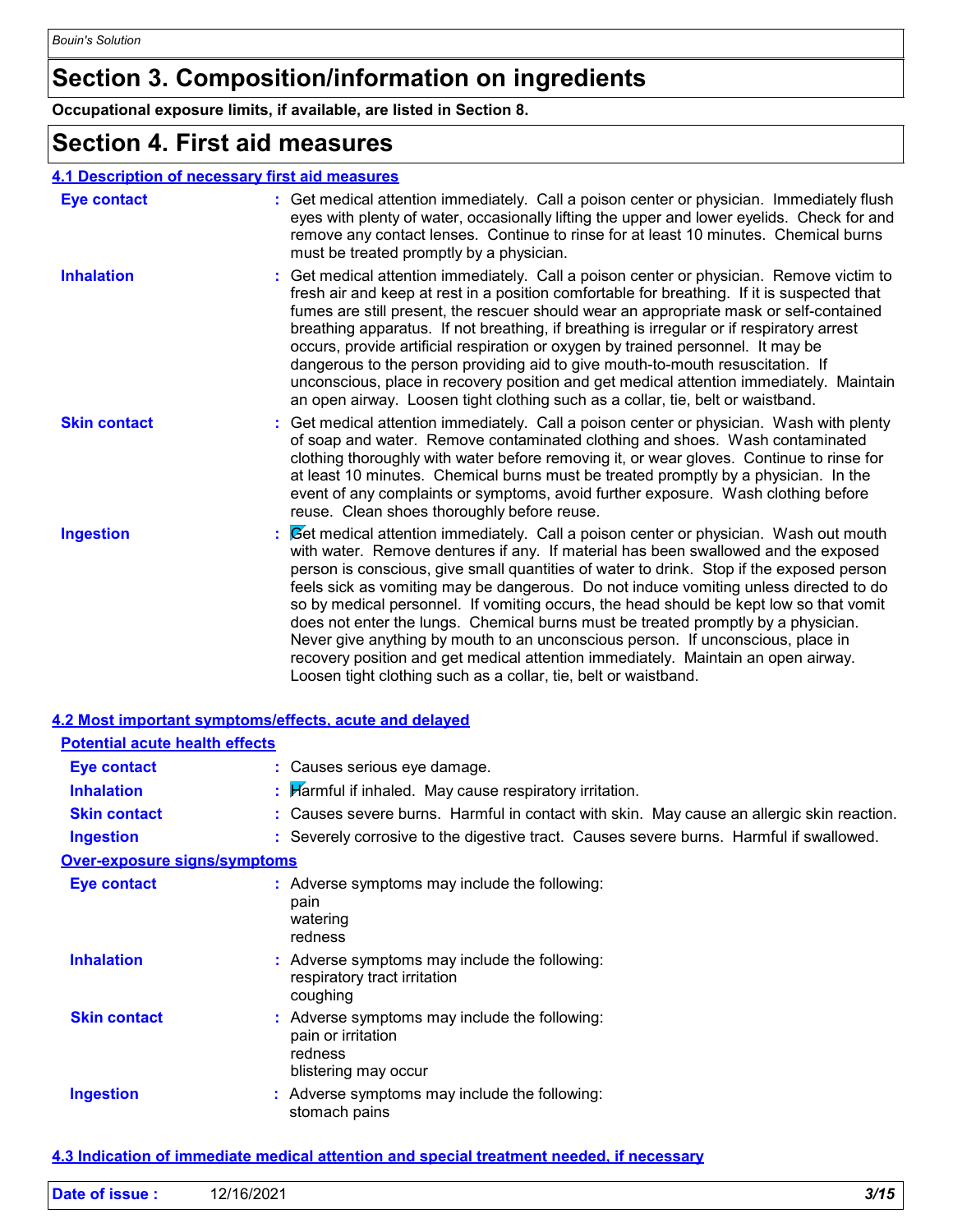### **Section 4. First aid measures**

| <b>Notes to physician</b>         | : Treat symptomatically. Contact poison treatment specialist immediately if large<br>quantities have been ingested or inhaled.                                                                                                                                                                                                                                                                                  |
|-----------------------------------|-----------------------------------------------------------------------------------------------------------------------------------------------------------------------------------------------------------------------------------------------------------------------------------------------------------------------------------------------------------------------------------------------------------------|
| <b>Specific treatments</b>        | : No specific treatment.                                                                                                                                                                                                                                                                                                                                                                                        |
| <b>Protection of first-aiders</b> | : No action shall be taken involving any personal risk or without suitable training. If it is<br>suspected that fumes are still present, the rescuer should wear an appropriate mask or<br>self-contained breathing apparatus. It may be dangerous to the person providing aid to<br>give mouth-to-mouth resuscitation. Wash contaminated clothing thoroughly with water<br>before removing it, or wear gloves. |

**See toxicological information (Section 11)**

### **Section 5. Fire-fighting measures**

| 5.1 Extinguishing media                              |                                                                                       |
|------------------------------------------------------|---------------------------------------------------------------------------------------|
| <b>Suitable extinguishing</b><br>media               | : Use an extinguishing agent suitable for the surrounding fire.                       |
| <b>Unsuitable extinguishing</b><br>media             | : None known.                                                                         |
|                                                      | 5.2 Special hazards arising from the substance or mixture                             |
| <b>Specific hazards arising</b><br>from the chemical | : In a fire or if heated, a pressure increase will occur and the container may burst. |
| <b>Hazardous thermal</b><br>decomposition products   | : Decomposition products may include the following materials:<br>carbon dioxide       |

carbon dioxide carbon monoxide

| 5.3 Advice for firefighters                              |                                                                                                                                                                                                     |
|----------------------------------------------------------|-----------------------------------------------------------------------------------------------------------------------------------------------------------------------------------------------------|
| <b>Special protective actions</b><br>for fire-fighters   | : Promptly isolate the scene by removing all persons from the vicinity of the incident if<br>there is a fire. No action shall be taken involving any personal risk or without suitable<br>training. |
| <b>Special protective</b><br>equipment for fire-fighters | : Fire-fighters should wear appropriate protective equipment and self-contained breathing<br>apparatus (SCBA) with a full face-piece operated in positive pressure mode.                            |

### **Section 6. Accidental release measures**

#### **6.1 Personal precautions, protective equipment and emergency procedures**

| For non-emergency<br>personnel                            | : No action shall be taken involving any personal risk or without suitable training.<br>Evacuate surrounding areas. Keep unnecessary and unprotected personnel from<br>entering. Do not touch or walk through spilled material. Do not breathe vapor or mist.<br>Provide adequate ventilation. Wear appropriate respirator when ventilation is<br>inadequate. Put on appropriate personal protective equipment. |
|-----------------------------------------------------------|-----------------------------------------------------------------------------------------------------------------------------------------------------------------------------------------------------------------------------------------------------------------------------------------------------------------------------------------------------------------------------------------------------------------|
| For emergency responders                                  | If specialized clothing is required to deal with the spillage, take note of any information in<br>Section 8 on suitable and unsuitable materials. See also the information in "For non-<br>emergency personnel".                                                                                                                                                                                                |
| <b>6.2 Environmental</b><br>precautions                   | : Avoid dispersal of spilled material and runoff and contact with soil, waterways, drains<br>and sewers. Inform the relevant authorities if the product has caused environmental<br>pollution (sewers, waterways, soil or air).                                                                                                                                                                                 |
| 6.3 Methods and materials for containment and cleaning up |                                                                                                                                                                                                                                                                                                                                                                                                                 |

: Stop leak if without risk. Move containers from spill area. The spilled material may be neutralized with sodium carbonate, sodium bicarbonate or sodium hydroxide. Dispose of via a licensed waste disposal contractor. **Methods for cleaning up :**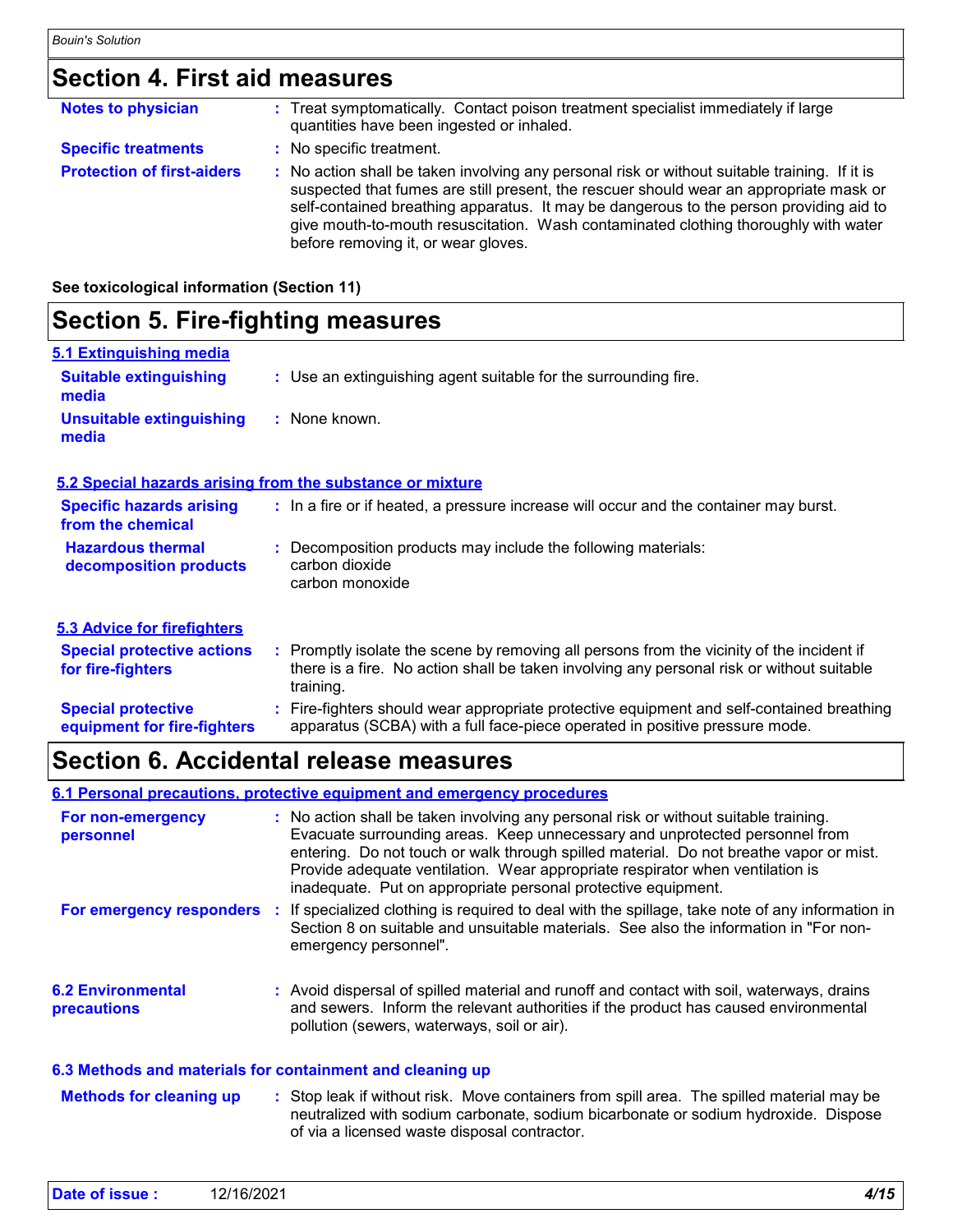## **Section 7. Handling and storage**

### **7.1 Precautions for safe handling**

| <b>Protective measures</b>                                                           | : Put on appropriate personal protective equipment (see Section 8). Persons with a<br>history of skin sensitization problems should not be employed in any process in which<br>this product is used. Avoid exposure - obtain special instructions before use. Do not<br>handle until all safety precautions have been read and understood. Do not get in eyes<br>or on skin or clothing. Do not breathe vapor or mist. Do not ingest. Use only with<br>adequate ventilation. Wear appropriate respirator when ventilation is inadequate. Keep<br>in the original container or an approved alternative made from a compatible material,<br>kept tightly closed when not in use. Keep away from alkalis. Empty containers retain<br>product residue and can be hazardous. Do not reuse container. |
|--------------------------------------------------------------------------------------|-------------------------------------------------------------------------------------------------------------------------------------------------------------------------------------------------------------------------------------------------------------------------------------------------------------------------------------------------------------------------------------------------------------------------------------------------------------------------------------------------------------------------------------------------------------------------------------------------------------------------------------------------------------------------------------------------------------------------------------------------------------------------------------------------|
| <b>Advice on general</b><br>occupational hygiene                                     | Eating, drinking and smoking should be prohibited in areas where this material is<br>handled, stored and processed. Workers should wash hands and face before eating,<br>drinking and smoking. Remove contaminated clothing and protective equipment before<br>entering eating areas. See also Section 8 for additional information on hygiene<br>measures.                                                                                                                                                                                                                                                                                                                                                                                                                                     |
| <b>7.2 Conditions for safe</b><br>storage, including any<br><i>incompatibilities</i> | : Specific storage conditions: Please consult the label.<br>Store in accordance with local regulations. Store in original container protected from<br>direct sunlight in a dry, cool and well-ventilated area, away from incompatible materials<br>(see Section 10) and food and drink. Store locked up. Separate from alkalis. Keep<br>container tightly closed and sealed until ready for use. Containers that have been<br>opened must be carefully resealed and kept upright to prevent leakage. Do not store in<br>unlabeled containers. Use appropriate containment to avoid environmental<br>contamination. See Section 10 for incompatible materials before handling or use.                                                                                                            |
| 7.3 Specific end use(s)                                                              |                                                                                                                                                                                                                                                                                                                                                                                                                                                                                                                                                                                                                                                                                                                                                                                                 |
| <b>Recommendations</b>                                                               | : Industrial applications, Professional applications.                                                                                                                                                                                                                                                                                                                                                                                                                                                                                                                                                                                                                                                                                                                                           |
| <b>Industrial sector specific</b><br><b>solutions</b>                                | <b>Not available.</b>                                                                                                                                                                                                                                                                                                                                                                                                                                                                                                                                                                                                                                                                                                                                                                           |

### **Section 8. Exposure controls/personal protection**

### **8.1 Control parameters**

### **Occupational exposure limits**

| <b>Ingredient name</b> | <b>Exposure limits</b>                                                                                                                                                                                                                                                                                                                                                                                                                                                                                                           |
|------------------------|----------------------------------------------------------------------------------------------------------------------------------------------------------------------------------------------------------------------------------------------------------------------------------------------------------------------------------------------------------------------------------------------------------------------------------------------------------------------------------------------------------------------------------|
| Formaldehyde, solution | <b>ACGIH TLV (United States, 1/2021). Skin</b><br>sensitizer. Inhalation sensitizer.<br>STEL: 0.3 ppm 15 minutes.<br>TWA: 0.1 ppm 8 hours.<br>OSHA PEL 1989 (United States, 3/1989).<br>TWA: 0.75 ppm 8 hours.<br>STEL: 2 ppm 15 minutes.<br>OSHA PEL Z2 (United States, 2/2013).<br>TWA: 0.75 ppm 8 hours.<br>STEL: 2 ppm 15 minutes.<br>NIOSH REL (United States, 10/2020).<br>TWA: 0.016 ppm 10 hours.<br>CEIL: 0.1 ppm 15 minutes.<br>OSHA PEL (United States, 5/2018).<br>TWA: 0.75 ppm 8 hours.<br>STEL: 2 ppm 15 minutes. |
| Acetic acid            | ACGIH TLV (United States, 1/2021).<br>TWA: 10 ppm 8 hours.<br>TWA: $25 \text{ mg/m}^3$ 8 hours.<br>STEL: 15 ppm 15 minutes.<br>STEL: 37 mg/m <sup>3</sup> 15 minutes.                                                                                                                                                                                                                                                                                                                                                            |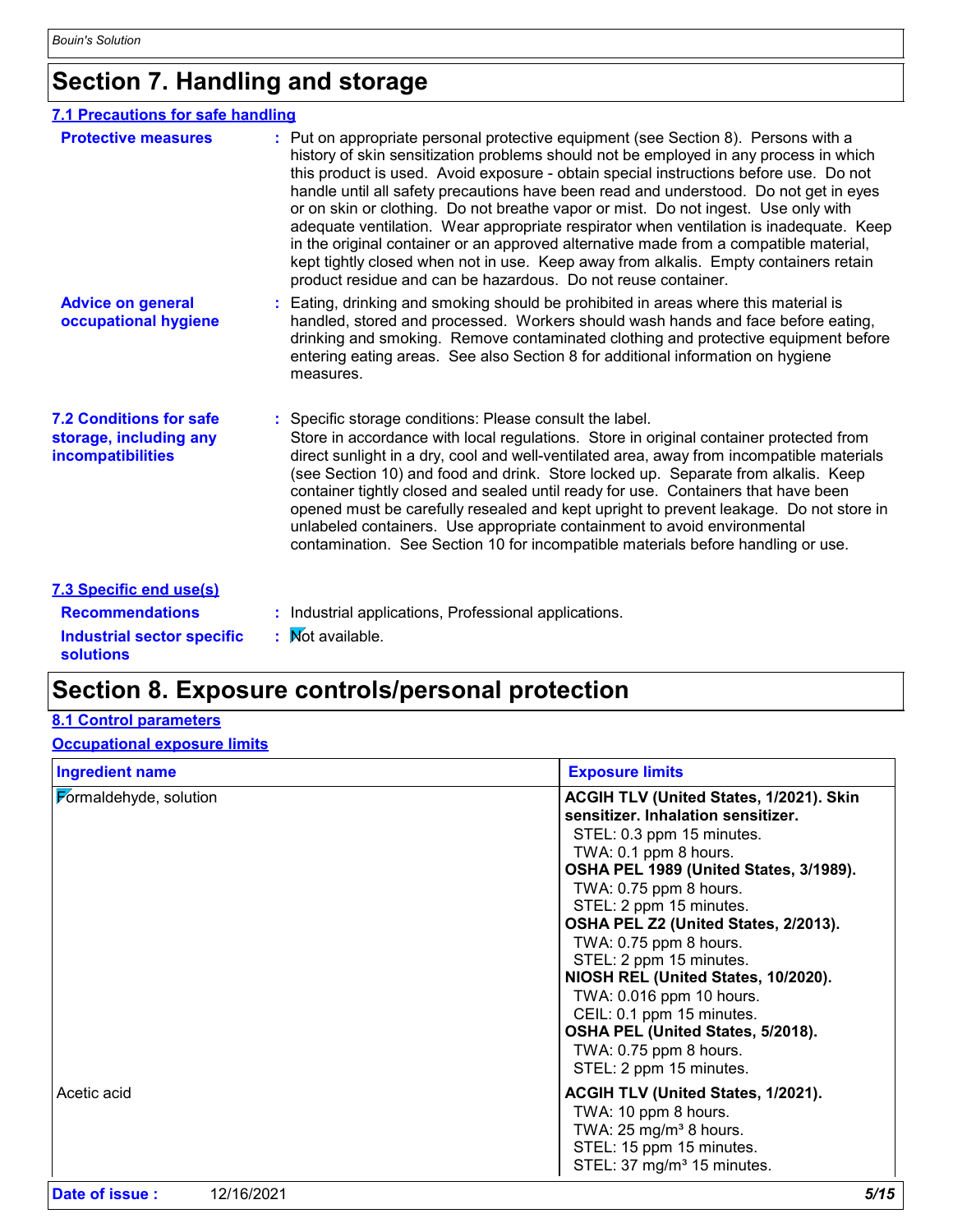## **Section 8. Exposure controls/personal protection**

| OSHA PEL 1989 (United States, 3/1989). |
|----------------------------------------|
| TWA: 10 ppm 8 hours.                   |
| TWA: $25 \text{ mg/m}^3$ 8 hours.      |
| NIOSH REL (United States, 10/2020).    |
| TWA: 10 ppm 10 hours.                  |
| TWA: $25 \text{ mg/m}^3$ 10 hours.     |
| STEL: 15 ppm 15 minutes.               |
| STEL: 37 mg/m <sup>3</sup> 15 minutes. |
| OSHA PEL (United States, 5/2018).      |
| TWA: 10 ppm 8 hours.                   |
| TWA: $25 \text{ mg/m}^3$ 8 hours.      |
|                                        |
|                                        |

| <b>8.2 Exposure controls</b>                      |   |                                                                                                                                                                                                                                                                                                                                                                                                                                                                                                                                                                                                                        |
|---------------------------------------------------|---|------------------------------------------------------------------------------------------------------------------------------------------------------------------------------------------------------------------------------------------------------------------------------------------------------------------------------------------------------------------------------------------------------------------------------------------------------------------------------------------------------------------------------------------------------------------------------------------------------------------------|
| <b>Appropriate engineering</b><br><b>controls</b> |   | : Use only with adequate ventilation. Use process enclosures, local exhaust ventilation or<br>other engineering controls to keep worker exposure to airborne contaminants below any<br>recommended or statutory limits.                                                                                                                                                                                                                                                                                                                                                                                                |
| <b>Environmental exposure</b><br>controls         |   | Emissions from ventilation or work process equipment should be checked to ensure<br>they comply with the requirements of environmental protection legislation. In some<br>cases, fume scrubbers, filters or engineering modifications to the process equipment<br>will be necessary to reduce emissions to acceptable levels.                                                                                                                                                                                                                                                                                          |
| <b>Individual protection measures</b>             |   |                                                                                                                                                                                                                                                                                                                                                                                                                                                                                                                                                                                                                        |
| <b>Hygiene measures</b>                           |   | Wash hands, forearms and face thoroughly after handling chemical products, before<br>eating, smoking and using the lavatory and at the end of the working period.<br>Appropriate techniques should be used to remove potentially contaminated clothing.<br>Contaminated work clothing should not be allowed out of the workplace. Wash<br>contaminated clothing before reusing. Ensure that eyewash stations and safety<br>showers are close to the workstation location.                                                                                                                                              |
| <b>Eye/face protection</b>                        |   | Safety eyewear complying with an approved standard should be used when a risk<br>assessment indicates this is necessary to avoid exposure to liquid splashes, mists,<br>gases or dusts. If contact is possible, the following protection should be worn, unless<br>the assessment indicates a higher degree of protection: chemical splash goggles and/<br>or face shield. If inhalation hazards exist, a full-face respirator may be required instead.                                                                                                                                                                |
| <b>Skin protection</b>                            |   |                                                                                                                                                                                                                                                                                                                                                                                                                                                                                                                                                                                                                        |
| <b>Hand protection</b>                            |   | : Chemical-resistant, impervious gloves complying with an approved standard should be<br>worn at all times when handling chemical products if a risk assessment indicates this is<br>necessary. Considering the parameters specified by the glove manufacturer, check<br>during use that the gloves are still retaining their protective properties. It should be<br>noted that the time to breakthrough for any glove material may be different for different<br>glove manufacturers. In the case of mixtures, consisting of several substances, the<br>protection time of the gloves cannot be accurately estimated. |
| <b>Body protection</b>                            |   | Personal protective equipment for the body should be selected based on the task being<br>performed and the risks involved and should be approved by a specialist before<br>handling this product.                                                                                                                                                                                                                                                                                                                                                                                                                      |
| <b>Other skin protection</b>                      |   | Appropriate footwear and any additional skin protection measures should be selected<br>based on the task being performed and the risks involved and should be approved by a<br>specialist before handling this product.                                                                                                                                                                                                                                                                                                                                                                                                |
| <b>Respiratory protection</b>                     | ÷ | Based on the hazard and potential for exposure, select a respirator that meets the<br>appropriate standard or certification. Respirators must be used according to a<br>respiratory protection program to ensure proper fitting, training, and other important<br>aspects of use.                                                                                                                                                                                                                                                                                                                                      |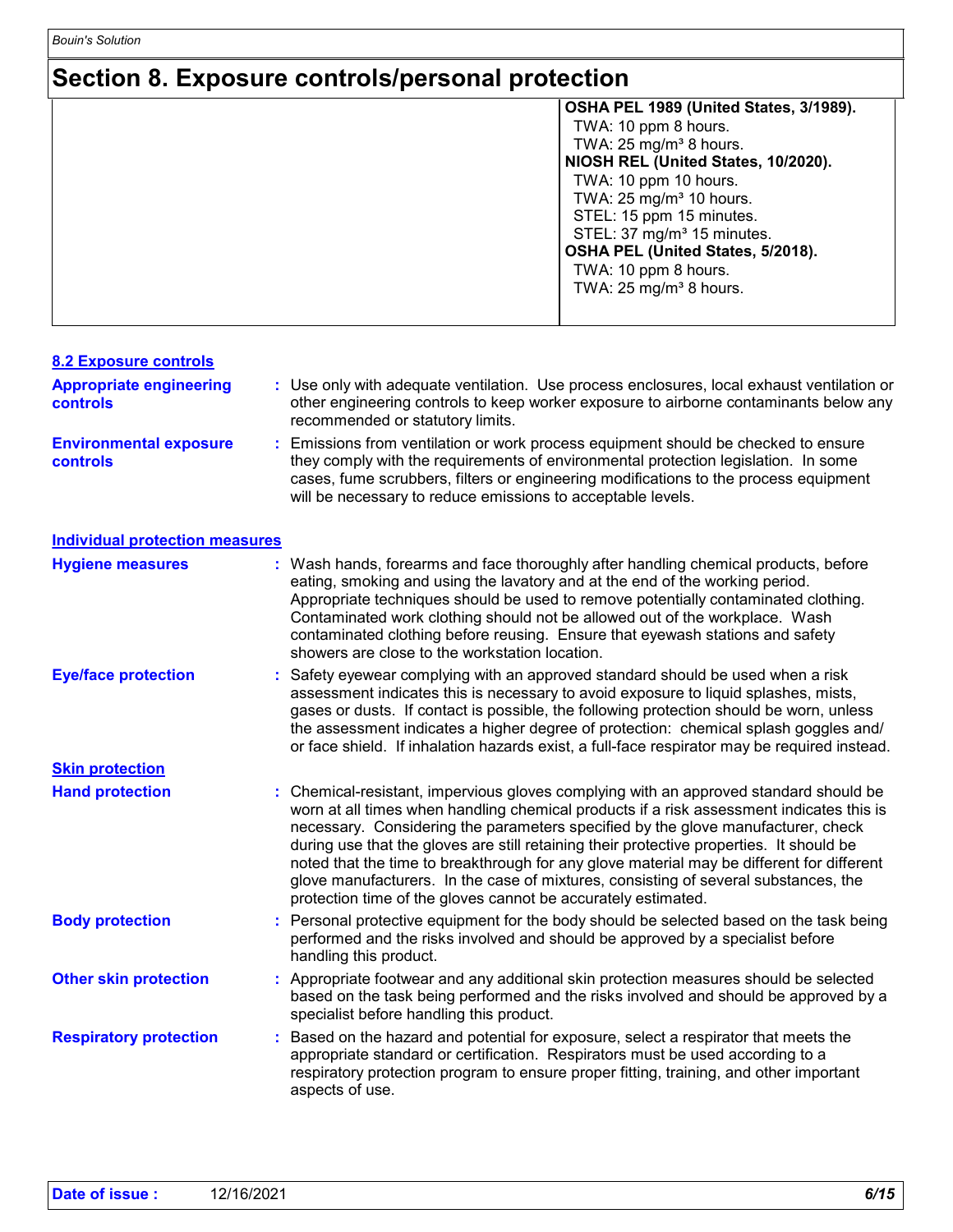### **Section 9. Physical and chemical properties and safety characteristics**

The conditions of measurement of all properties are at standard temperature and pressure unless otherwise indicated.

#### **Appearance**

| <b>Physical state</b>                                             | $:$ Liquid.                    |        |
|-------------------------------------------------------------------|--------------------------------|--------|
| <b>Color</b>                                                      | : Yellow.                      |        |
| <b>Odor</b>                                                       | : Formaldehyde. / Vinegar-like |        |
| <b>Odor threshold</b>                                             | : Not available.               |        |
| рH                                                                | $: 1.2 \text{ to } 1.6$        |        |
| <b>Melting point/freezing point</b>                               | : Not available.               |        |
| <b>Boiling point, initial boiling</b><br>point, and boiling range | : Not available.               |        |
| <b>Flash point</b>                                                |                                | Closed |

| $\mathbf{r}$<br>۰. |                        |    | <b>Closed cup</b> |               |    | Open cup |               |  |  |
|--------------------|------------------------|----|-------------------|---------------|----|----------|---------------|--|--|
|                    | <b>Ingredient name</b> | °C | ۰F                | <b>Method</b> | °C | ∘⊏       | <b>Method</b> |  |  |
|                    | Acetic acid            | 39 | 102.2             |               |    |          |               |  |  |
|                    | Formaldehyde, solution | 83 | 181.4             |               |    |          |               |  |  |
|                    | : Not available.       |    |                   |               |    |          |               |  |  |

#### **Evaporation rate**

**Flammability :** Not applicable.

**Lower and upper explosion limit/flammability limit**

#### **Vapor pressure**

| <b>Vapor pressure</b>            | п.<br>$\mathbf{r}$                                              | Vapor Pressure at 20°C |      |               | Vapor pressure at 50°C |      |               |
|----------------------------------|-----------------------------------------------------------------|------------------------|------|---------------|------------------------|------|---------------|
|                                  | <b>Ingredient name</b>                                          | mm Hg                  | kPa  | <b>Method</b> | mm<br>Hg               | kPa  | <b>Method</b> |
|                                  | <b>W</b> ater                                                   | 23.8                   | 3.2  |               | 92.258                 | 12.3 |               |
|                                  | Acetic acid                                                     | 15.59                  | 12.1 |               |                        |      |               |
| <b>Relative vapor density</b>    | : Not available.                                                |                        |      |               |                        |      |               |
| <b>Relative density</b>          | : Not available.                                                |                        |      |               |                        |      |               |
| <b>Solubility</b>                | : Soluble in the following materials: cold water and hot water. |                        |      |               |                        |      |               |
| <b>Miscible with water</b>       | $\mathbf{y} \in \mathbf{y}$ Yes.                                |                        |      |               |                        |      |               |
| <b>Partition coefficient: n-</b> | Not applicable.                                                 |                        |      |               |                        |      |               |

**Partition coefficient: noctanol/water**

**Auto-ignition temperature**

**Particle characteristics**

| <b>Ingredient name</b>         | $\sim$ | $\circ$ c | <b>Method</b> |
|--------------------------------|--------|-----------|---------------|
| $\sqrt{2,4}$ ,6-trinitrophenol | 300    | 572       |               |
| Formaldehyde, solution         | 430    | 806       |               |

| <b>Decomposition temperature</b> |  | : Not available. |  |
|----------------------------------|--|------------------|--|
|                                  |  |                  |  |

**Viscosity Constitution Constitution Constitution Constitution Constitution Constitution Constitution Constitution Constitution Constitution Constitution Constitution Constitution Constitution Constitution Constitution C** 

**:**

**:** Not available.

**Median particle size : Not applicable.** 

### **Section 10. Stability and reactivity**

| <b>10.1 Reactivity</b>                            | : No specific test data related to reactivity available for this product or its ingredients. |
|---------------------------------------------------|----------------------------------------------------------------------------------------------|
| <b>10.2 Chemical stability</b>                    | : The product is stable.                                                                     |
| <b>10.3 Possibility of</b><br>hazardous reactions | : Under normal conditions of storage and use, hazardous reactions will not occur.            |

| Date of issue: | 12/16/2021 | 7/15 |
|----------------|------------|------|
|----------------|------------|------|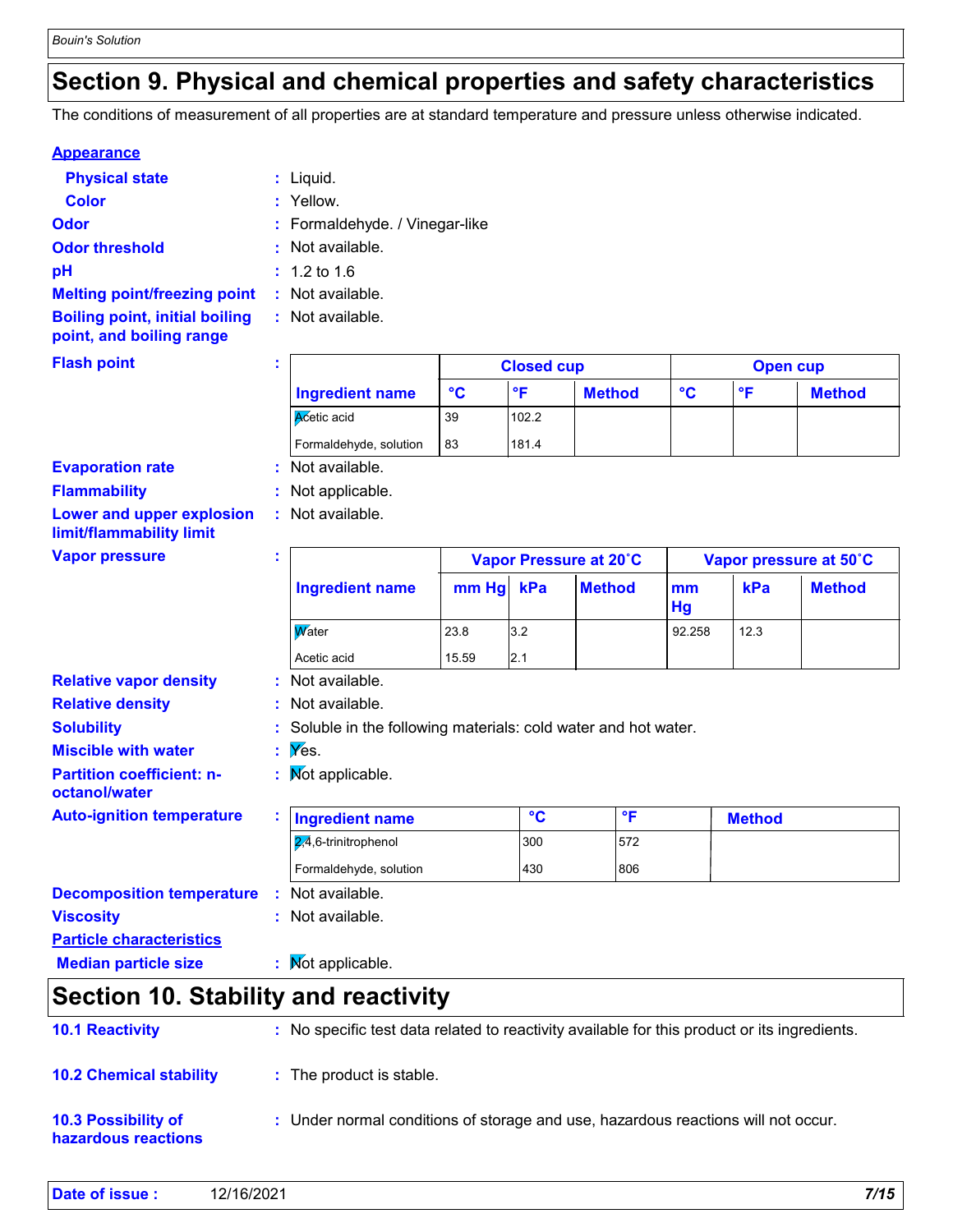## **Section 10. Stability and reactivity**

| <b>10.4 Conditions to avoid</b>                 | No specific data.                                                                                                                                                                  |  |
|-------------------------------------------------|------------------------------------------------------------------------------------------------------------------------------------------------------------------------------------|--|
| 10.5 Incompatible materials                     | Attacks many metals producing extremely flammable hydrogen gas which can form<br>explosive mixtures with air.<br>Reactive or incompatible with the following materials:<br>alkalis |  |
| <b>10.6 Hazardous</b><br>decomposition products | Under normal conditions of storage and use, hazardous decomposition products should<br>not be produced.                                                                            |  |

## **Section 11. Toxicological information**

#### **11.1 Information on toxicological effects**

|  | <b>Acute toxicity</b> |
|--|-----------------------|
|  |                       |

| <b>Product/ingredient name</b>        | <b>Result</b>                                                                        | <b>Species</b>                        | <b>Dose</b>                                                                             | <b>Exposure</b> |
|---------------------------------------|--------------------------------------------------------------------------------------|---------------------------------------|-----------------------------------------------------------------------------------------|-----------------|
| Formaldehyde, solution<br>Acetic acid | LD50 Dermal<br>LD50 Oral<br><b>LC50 Inhalation Vapor</b><br>LD50 Dermal<br>LD50 Oral | Rabbit<br>Rat<br>Rat<br>Rabbit<br>Rat | $270$ mg/kg<br>$100$ mg/kg<br>$11000 \,\mathrm{mg/m^3}$<br>$1060$ mg/kg<br>$3310$ mg/kg | 4 hours         |

#### **Irritation/Corrosion**

| <b>Product/ingredient name</b> | <b>Result</b>            | <b>Species</b> | <b>Score</b> | <b>Exposure</b> | <b>Observation</b>       |
|--------------------------------|--------------------------|----------------|--------------|-----------------|--------------------------|
| Formaldehyde, solution         | Eyes - Severe irritant   | Rabbit         |              | 24 hours 750    |                          |
|                                |                          |                |              | ug              |                          |
|                                | Eyes - Severe irritant   | Rabbit         |              | 750 ug          |                          |
|                                | Skin - Moderate irritant | Rabbit         |              | 24 hours 50     | $\blacksquare$           |
|                                |                          |                |              | mg              |                          |
|                                | Skin - Severe irritant   | Rabbit         |              | 24 hours 2      | $\overline{\phantom{a}}$ |
|                                |                          |                |              | mg              |                          |
|                                | Skin - Severe irritant   | Rabbit         |              | $0.8 \%$        |                          |
| Acetic acid                    | Skin - Severe irritant   | Rabbit         |              | 525 mg          | $\overline{\phantom{a}}$ |

### **Sensitization**

Not available.

#### **Mutagenicity**

**Conclusion/Summary :** Not available.

#### **Carcinogenicity**

**Conclusion/Summary :** Not available.

#### **Classification**

| <b>Product/ingredient name   OSHA</b> | <b>IARC</b> |                                 |
|---------------------------------------|-------------|---------------------------------|
| Formaldehyde, solution                |             | Known to be a human carcinogen. |

#### **Reproductive toxicity**

**Conclusion/Summary :** Not available.

#### **Teratogenicity**

**Conclusion/Summary :** Not available.

#### **Specific target organ toxicity (single exposure)**

| <b>Name</b>            | <b>Category</b> | <b>Route of</b><br><b>exposure</b> | <b>Target organs</b>                     |
|------------------------|-----------------|------------------------------------|------------------------------------------|
| Formaldehyde, solution | Category 3      |                                    | Respiratory tract<br><b>l</b> irritation |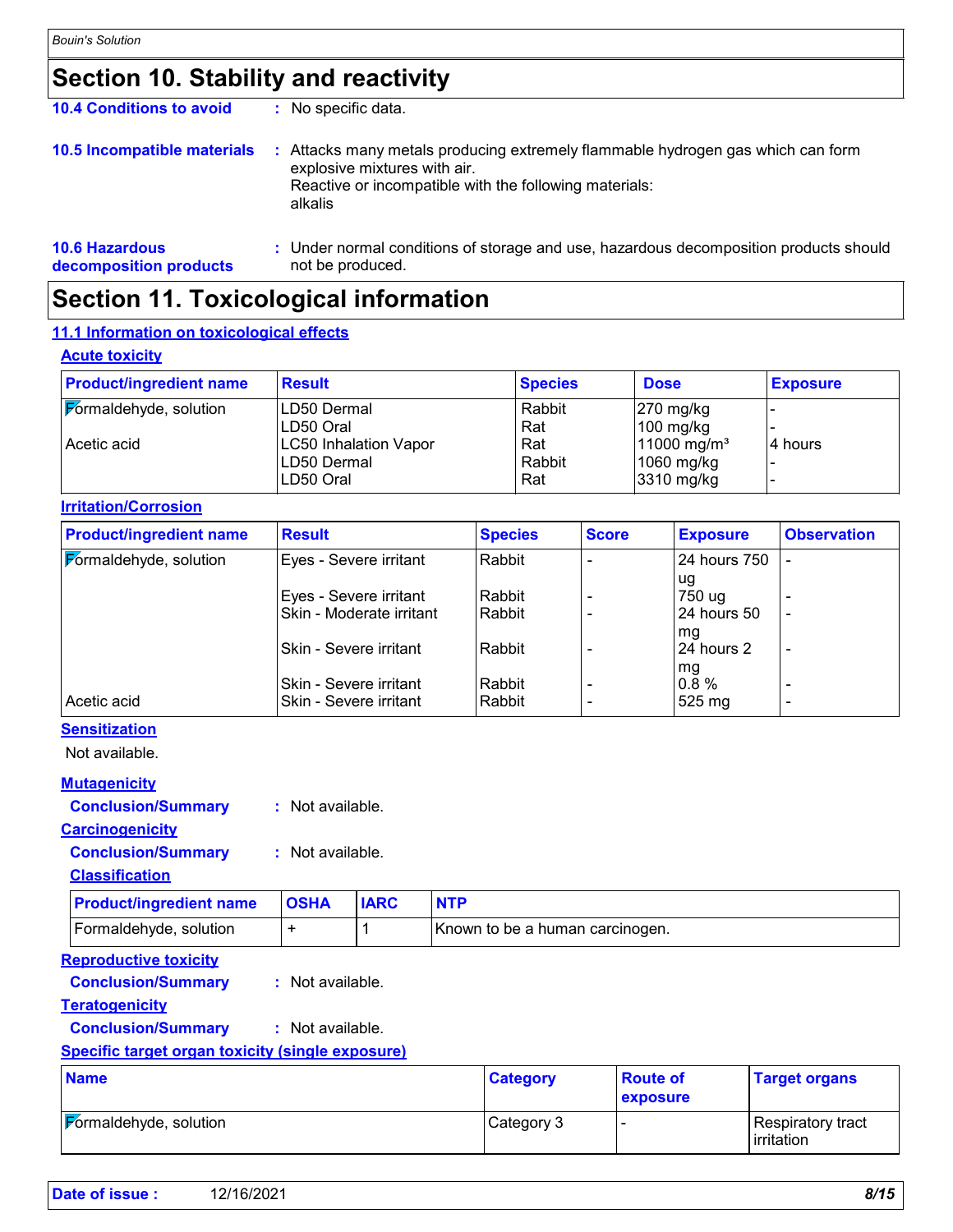## **Section 11. Toxicological information**

### **Specific target organ toxicity (repeated exposure)**

Not available.

#### **Aspiration hazard**

Not available.

| <b>Information on the likely</b><br>routes of exposure | : Routes of entry anticipated: Oral, Dermal, Inhalation.                                               |
|--------------------------------------------------------|--------------------------------------------------------------------------------------------------------|
| <b>Potential acute health effects</b>                  |                                                                                                        |
| <b>Eye contact</b>                                     | : Causes serious eye damage.                                                                           |
| <b>Inhalation</b>                                      | Harmful if inhaled. May cause respiratory irritation.                                                  |
| <b>Skin contact</b>                                    | : Causes severe burns. Harmful in contact with skin. May cause an allergic skin reaction.              |
| <b>Ingestion</b>                                       | : Severely corrosive to the digestive tract. Causes severe burns. Harmful if swallowed.                |
|                                                        | <b>Symptoms related to the physical, chemical and toxicological characteristics</b>                    |
| <b>Eye contact</b>                                     | : Adverse symptoms may include the following:<br>pain<br>watering<br>redness                           |
| <b>Inhalation</b>                                      | Adverse symptoms may include the following:<br>respiratory tract irritation<br>coughing                |
| <b>Skin contact</b>                                    | Adverse symptoms may include the following:<br>pain or irritation<br>redness<br>blistering may occur   |
| <b>Ingestion</b>                                       | Adverse symptoms may include the following:<br>stomach pains                                           |
|                                                        | Delayed and immediate effects and also chronic effects from short and long term exposure               |
| <b>Short term exposure</b>                             |                                                                                                        |
| <b>Potential immediate</b><br>effects                  | : Not available.                                                                                       |
| <b>Potential delayed effects</b>                       | : Not available.                                                                                       |
| Long term exposure                                     |                                                                                                        |
| <b>Potential immediate</b><br>effects                  | : Not available.                                                                                       |
| <b>Potential delayed effects</b>                       | : Not available.                                                                                       |
| <b>Potential chronic health effects</b>                |                                                                                                        |
| <b>General</b>                                         | Once sensitized, a severe allergic reaction may occur when subsequently exposed to<br>very low levels. |
| <b>Carcinogenicity</b>                                 | May cause cancer. Risk of cancer depends on duration and level of exposure.                            |
| <b>Mutagenicity</b>                                    | Suspected of causing genetic defects.                                                                  |
| <b>Reproductive toxicity</b>                           | No known significant effects or critical hazards.                                                      |

## **Numerical measures of toxicity**

**Acute toxicity estimates**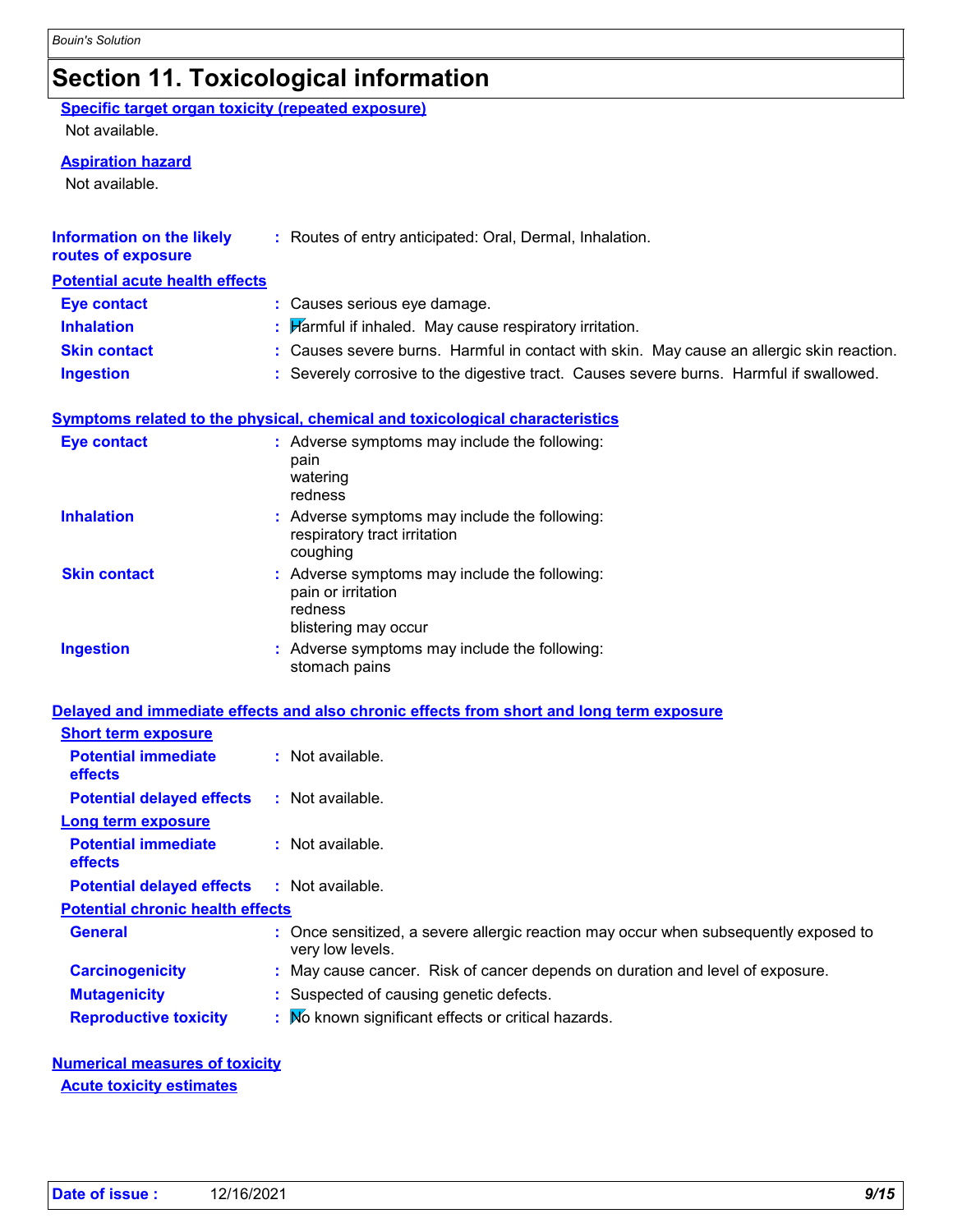# **Section 11. Toxicological information**

| <b>Product/ingredient name</b> | Oral (mg/<br>kg) | <b>Dermal</b><br>(mg/kg) | <b>Inhalation</b><br>(gases)<br>(ppm) | <b>Inhalation</b><br>(vapors)<br>(mg/l) | <b>Inhalation</b><br>dusts and<br>mists) (mg/ |
|--------------------------------|------------------|--------------------------|---------------------------------------|-----------------------------------------|-----------------------------------------------|
| <b>Bouin's Solution</b>        | 417.6            | 1079                     | N/A                                   | 11.9                                    | N/A                                           |
| Formaldehyde, solution         | 100              | 270                      | N/A                                   | 3                                       | N/A                                           |
| Acetic acid                    | 3310             | 1060                     | N/A                                   | 11                                      | N/A                                           |

## **Section 12. Ecological information**

### **12.1 Toxicity**

| <b>Product/ingredient name</b> | <b>Result</b>                                                        | <b>Species</b>                                             | <b>Exposure</b>      |
|--------------------------------|----------------------------------------------------------------------|------------------------------------------------------------|----------------------|
| Formaldehyde, solution         | Acute EC50 3.48 mg/l Fresh water                                     | Algae - Desmodesmus<br>subspicatus                         | 72 hours             |
|                                | Acute EC50 3.05 mg/l Marine water                                    | Algae - Isochrysis galbana -<br>Exponential growth phase   | 96 hours             |
|                                | Acute EC50 12.98 mg/l Fresh water                                    | Crustaceans - Ceriodaphnia<br>dubia - Neonate              | 48 hours             |
|                                | Acute EC50 3.26 mg/l Fresh water                                     | Daphnia - Daphnia magna -<br>Embryo                        | 48 hours             |
|                                | Acute LC50 1.41 ppm Fresh water                                      | Fish - Oncorhynchus mykiss                                 | 96 hours             |
|                                | Chronic NOEC 3000 ppm Fresh water                                    | Crustaceans - Astacus astacus -<br>Egg                     | 21 days              |
|                                | Chronic NOEC 1.56 mg/l Fresh water                                   | Fish - Oreochromis niloticus -<br>Fingerling               | 12 weeks             |
| Acetic acid                    | Acute EC50 73400 µg/l Fresh water                                    | Algae - Navicula seminulum                                 | 96 hours             |
|                                | Acute EC50 65000 µg/l Fresh water                                    | Daphnia - Daphnia magna -<br>Neonate                       | 48 hours             |
|                                | Acute LC50 32 mg/l Marine water<br>Acute LC50 75000 µg/l Fresh water | Crustaceans - Artemia salina<br>Fish - Lepomis macrochirus | 48 hours<br>96 hours |

#### **12.2 Persistence and degradability**

| <b>Product/ingredient name</b>        | <b>Test</b>                                                      | <b>Result</b> |                          | <b>Dose</b> |                    | <b>Inoculum</b>  |
|---------------------------------------|------------------------------------------------------------------|---------------|--------------------------|-------------|--------------------|------------------|
| Formaldehyde, solution                | OECD 301A<br>Ready<br>Biodegradability -<br>DOC Die-Away<br>Test |               | 99 % - Readily - 28 days |             |                    |                  |
| <b>Product/ingredient name</b>        | <b>Aquatic half-life</b>                                         |               | <b>Photolysis</b>        |             |                    | Biodegradability |
| Formaldehyde, solution<br>Acetic acid |                                                                  |               |                          |             | Readily<br>Readily |                  |

#### **12.3 Bioaccumulative potential**

| <b>Product/ingredient name</b> | $\mathsf{LogP}_\mathsf{ow}$ | <b>BCF</b> | <b>Potential</b> |
|--------------------------------|-----------------------------|------------|------------------|
| Formaldehyde, solution         | 0.35                        | 3.16       | low              |
| Acetic acid                    | $-0.17$                     |            | low              |

### **12.4 Mobility in soil**

**Soil/water partition coefficient (KOC) :** Not available.

| Date of issue: | 12/16/2021 | 10/15 |
|----------------|------------|-------|
|----------------|------------|-------|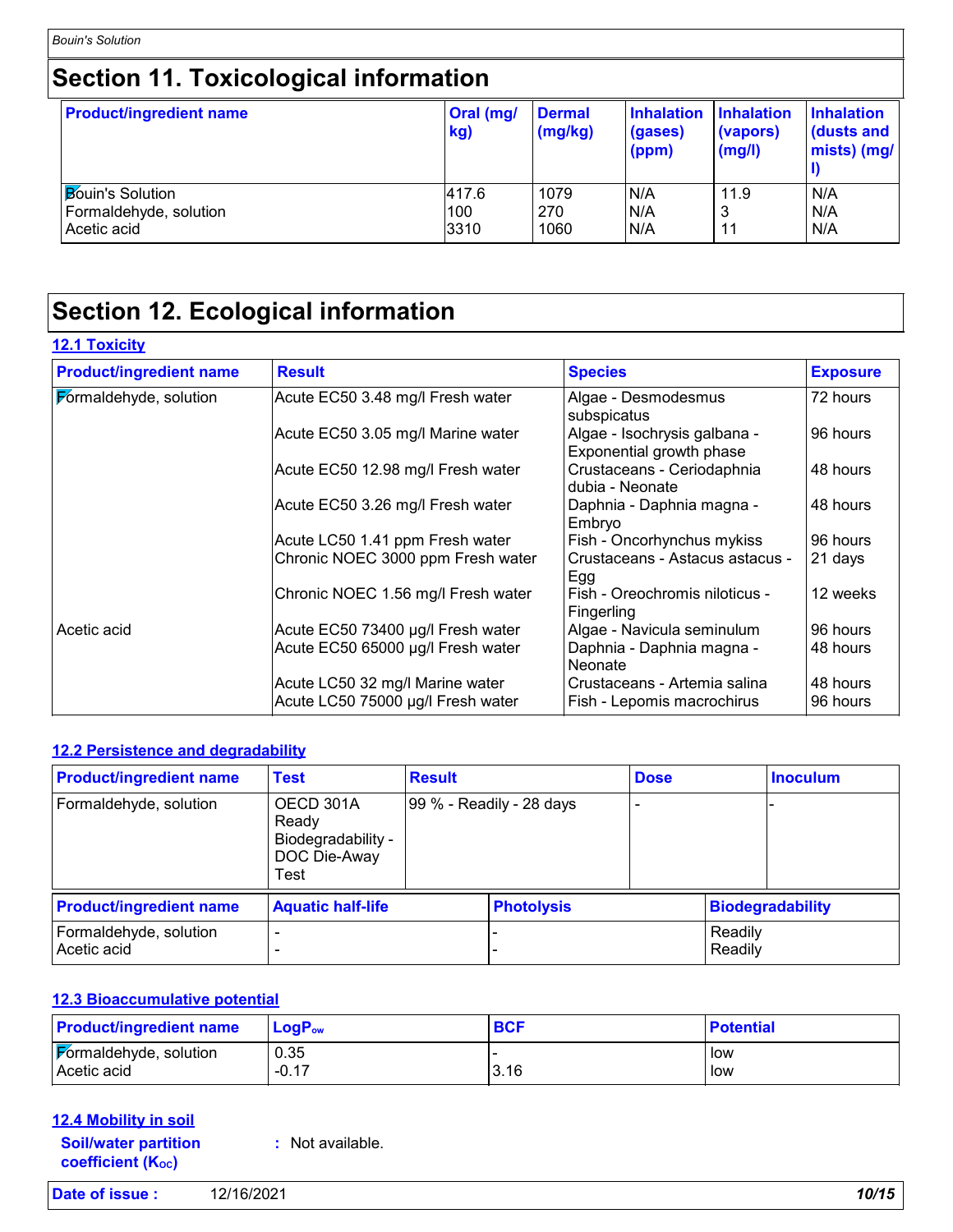## **Section 12. Ecological information**

**12.5 Other adverse effects :** No known significant effects or critical hazards.

### **Section 13. Disposal considerations**

#### **13.1 Waste treatment methods**

| <b>Disposal methods</b> | : The generation of waste should be avoided or minimized wherever possible. Disposal of<br>this product, solutions and any by-products should at all times comply with the<br>requirements of environmental protection and waste disposal legislation and any<br>regional local authority requirements. Dispose of surplus and non-recyclable products<br>via a licensed waste disposal contractor. Waste should not be disposed of untreated to<br>the sewer unless fully compliant with the requirements of all authorities with jurisdiction.<br>Waste packaging should be recycled. Incineration or landfill should only be considered<br>when recycling is not feasible. This material and its container must be disposed of in a<br>safe way. Care should be taken when handling emptied containers that have not been<br>cleaned or rinsed out. Empty containers or liners may retain some product residues.<br>Avoid dispersal of spilled material and runoff and contact with soil, waterways, drains<br>and sewers. |
|-------------------------|-------------------------------------------------------------------------------------------------------------------------------------------------------------------------------------------------------------------------------------------------------------------------------------------------------------------------------------------------------------------------------------------------------------------------------------------------------------------------------------------------------------------------------------------------------------------------------------------------------------------------------------------------------------------------------------------------------------------------------------------------------------------------------------------------------------------------------------------------------------------------------------------------------------------------------------------------------------------------------------------------------------------------------|
|                         | <b>Halted Otates - DODA Tayle keyeaders meets WHU List</b>                                                                                                                                                                                                                                                                                                                                                                                                                                                                                                                                                                                                                                                                                                                                                                                                                                                                                                                                                                    |

#### **United States - RCRA Toxic hazardous waste "U" List**

| Ingredient          | <b>CAS</b> # | <b>Status</b> | <b>Reference</b><br>number |
|---------------------|--------------|---------------|----------------------------|
| <b>Formaldehyde</b> | 50-00-0      | Listed        | U122                       |

**Disposal should be in accordance with applicable regional, national and local laws and regulations. Local regulations may be more stringent than regional or national requirements.**

**The information presented below only applies to the material as supplied. The identification based on characteristic(s) or listing may not apply if the material has been used or otherwise contaminated. It is the responsibility of the waste generator to determine the toxicity and physical properties of the material generated to determine the proper waste identification and disposal methods in compliance with applicable regulations.**

**Refer to Section 7: HANDLING AND STORAGE and Section 8: EXPOSURE CONTROLS/PERSONAL PROTECTION for additional handling information and protection of employees.**

### **Section 14. Transport information**

|                                        | <b>DOT</b><br><b>Classification</b>                                         | <b>TDG</b><br><b>Classification</b>                                               | <b>Mexico</b><br><b>Classification</b>                                                 | <b>IMDG</b>                                                                       | <b>IATA</b>                                                              |
|----------------------------------------|-----------------------------------------------------------------------------|-----------------------------------------------------------------------------------|----------------------------------------------------------------------------------------|-----------------------------------------------------------------------------------|--------------------------------------------------------------------------|
| <b>UN number</b>                       | <b>UN1760</b>                                                               | <b>UN1760</b>                                                                     | <b>UN1760</b>                                                                          | <b>UN1760</b>                                                                     | <b>UN1760</b>                                                            |
| <b>UN proper</b><br>shipping name      | Corrosive liquids,<br>n.o.s.<br>(Formaldehyde,<br>solution, Acetic<br>acid) | <b>CORROSIVE</b><br>LIQUID, N.O.S.<br>(Formaldehyde,<br>solution, Acetic<br>acid) | <b>LIQUIDO</b><br>CORROSIVO, N.<br>E.P.<br>(Formaldehyde,<br>solution, Acetic<br>acid) | <b>CORROSIVE</b><br>LIQUID, N.O.S.<br>(Formaldehyde,<br>solution, Acetic<br>acid) | Corrosive liquid, n.o.<br>s. (Formaldehyde,<br>solution, Acetic<br>acid) |
| <b>Transport</b><br>hazard class(es)   | 8<br>CORROSIVE                                                              | 8<br>کے کنڈ                                                                       | 8<br>$\frac{\sqrt{3}}{2}$                                                              | 8<br>کی گئے۔                                                                      | 8                                                                        |
| <b>Packing group</b>                   | $\mathbf{  }$                                                               | Ш                                                                                 | $\mathbf{  }$                                                                          | $\mathbf{I}$                                                                      | $\mathbf{  }$                                                            |
| <b>Environmental</b><br><b>hazards</b> | No.                                                                         | No.                                                                               | No.                                                                                    | No.                                                                               | No.                                                                      |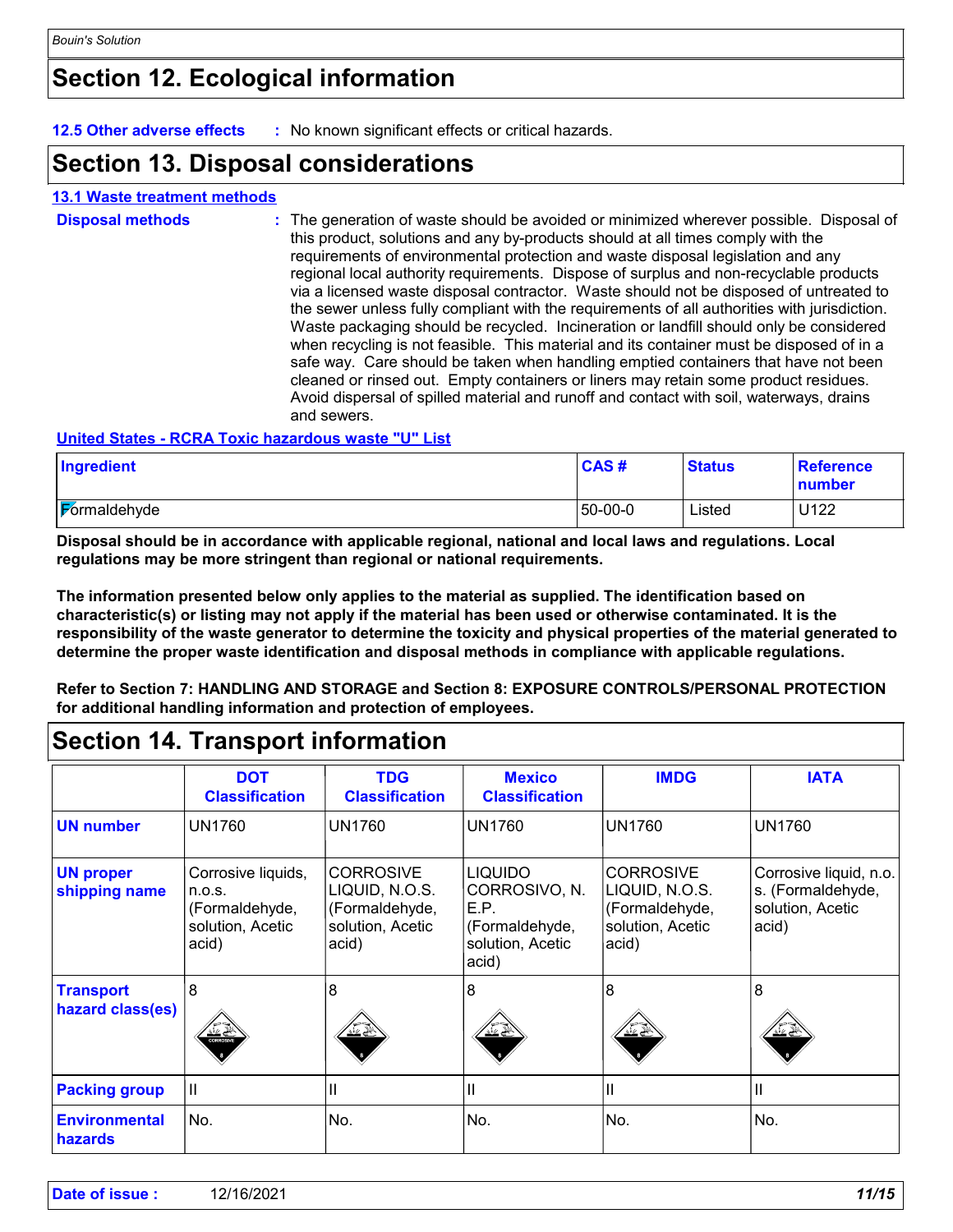## **Section 14. Transport information**

### **Additional information**

If shipped as part of a kit "UN3316 (Chemical kit), Class 9, PG II" can be used. Precondition: UN3316 must be allowed for the remaining vials in same kit too.

| <b>DOT Classification</b>    | : Reportable quantity 420.17 lbs / 190.76 kg. Package sizes shipped in quantities less<br>than the product reportable quantity are not subject to the RQ (reportable quantity)<br>transportation requirements.<br>Limited quantity Yes.<br>Packaging instruction Exceptions: 154. Non-bulk: 202. Bulk: 242.<br><b>Quantity limitation</b> Passenger aircraft/rail: 1 L. Cargo aircraft: 30 L.<br>Special provisions B2, IB2, T11, TP2, TP27 |
|------------------------------|---------------------------------------------------------------------------------------------------------------------------------------------------------------------------------------------------------------------------------------------------------------------------------------------------------------------------------------------------------------------------------------------------------------------------------------------|
| <b>TDG Classification</b>    | : Product classified as per the following sections of the Transportation of Dangerous<br>Goods Regulations: 2.40-2.42 (Class 8).<br><b>Explosive Limit and Limited Quantity Index 1</b><br>Passenger Carrying Road or Rail Index 1<br><b>Special provisions 16</b>                                                                                                                                                                          |
| <b>Mexico Classification</b> | : Special provisions 274                                                                                                                                                                                                                                                                                                                                                                                                                    |
| <b>IMDG</b>                  | <b>Emergency schedules F-A, S-B</b><br><b>Special provisions 274</b>                                                                                                                                                                                                                                                                                                                                                                        |
| <b>IATA</b>                  | <b>Quantity limitation</b> Passenger and Cargo Aircraft: 1 L. Packaging instructions: 851.<br>Cargo Aircraft Only: 30 L. Packaging instructions: 855. Limited Quantities - Passenger<br>Aircraft: 0.5 L. Packaging instructions: Y840.<br>Special provisions A3, A803                                                                                                                                                                       |
|                              | Special precautions for user : Transport within user's premises: always transport in closed containers that are<br>upright and secure. Ensure that persons transporting the product know what to do in the<br>event of an accident or spillage.                                                                                                                                                                                             |
|                              |                                                                                                                                                                                                                                                                                                                                                                                                                                             |

**Transport in bulk according :** Not available. **to IMO instruments**

# **Section 15. Regulatory information**

|                                                                                   | <u>15.1 Safety, health and environmental regulations/legislation specific for the substance or mixture</u> |
|-----------------------------------------------------------------------------------|------------------------------------------------------------------------------------------------------------|
| <b>U.S. Federal regulations</b>                                                   | : TSCA 8(a) CDR Exempt/Partial exemption: Not determined                                                   |
|                                                                                   | Clean Water Act (CWA) 307: 2,4,6-trinitrophenol                                                            |
|                                                                                   | Clean Water Act (CWA) 311: Formaldehyde, solution; Acetic acid; 2,4,6-trinitrophenol                       |
|                                                                                   | Clean Air Act (CAA) 112 regulated toxic substances: Formaldehyde, solution                                 |
| <b>Clean Air Act Section 112</b><br>(b) Hazardous Air<br><b>Pollutants (HAPS)</b> | : Listed                                                                                                   |
| <b>Clean Air Act Section 602</b><br><b>Class I Substances</b>                     | : Not listed                                                                                               |
| <b>Clean Air Act Section 602</b><br><b>Class II Substances</b>                    | : Not listed                                                                                               |
| <b>DEA List I Chemicals</b><br>(Precursor Chemicals)                              | : Not listed                                                                                               |
| <b>DEA List II Chemicals</b><br><b>(Essential Chemicals)</b>                      | : Not listed                                                                                               |
| <b>SARA 302/304</b>                                                               |                                                                                                            |
| <b>Composition/information on ingredients</b>                                     |                                                                                                            |
|                                                                                   |                                                                                                            |
|                                                                                   |                                                                                                            |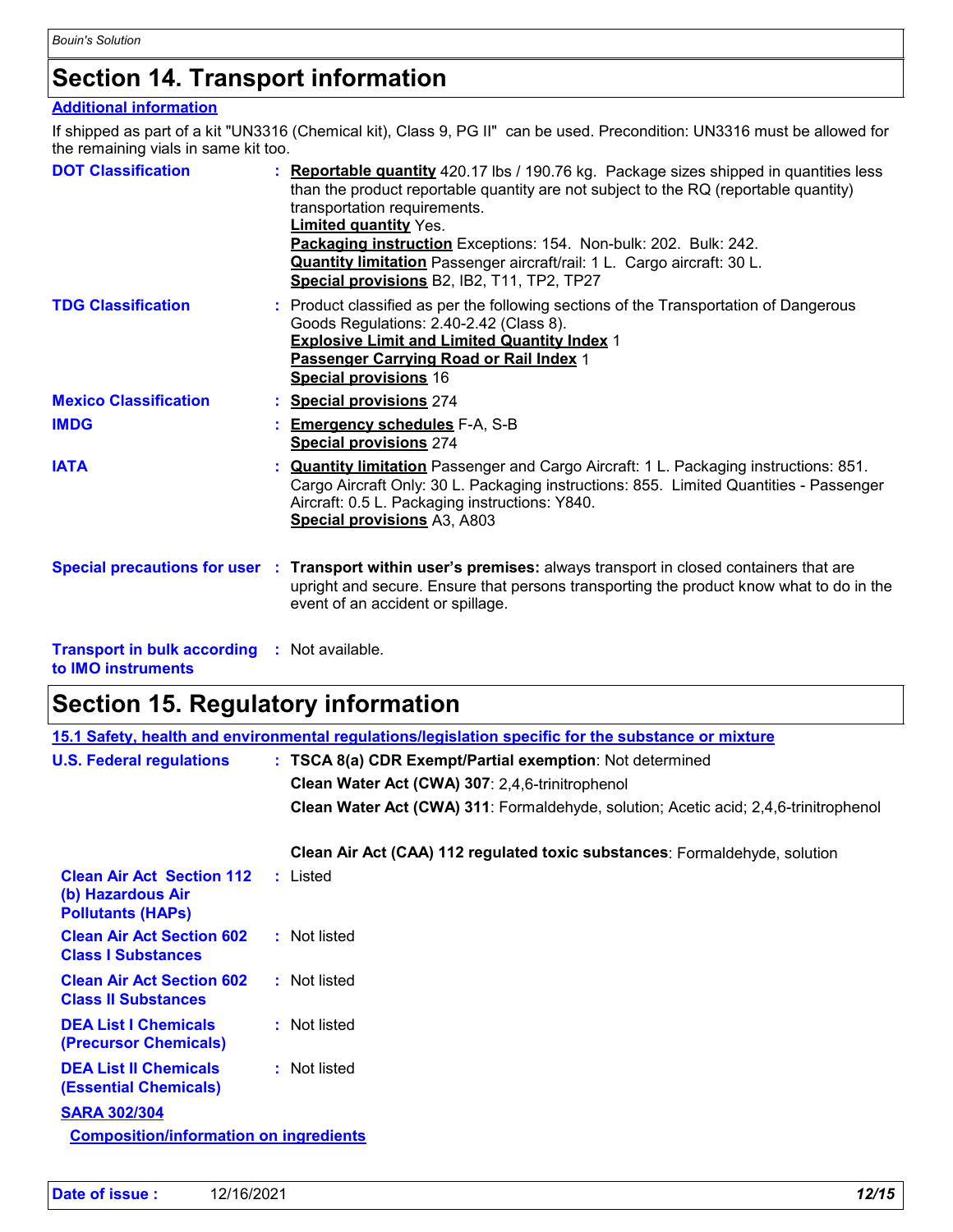## **Section 15. Regulatory information**

|                        |                                                                                                                                                                                                                                                                                                                                                                                                                                                                        |               |            | <b>SARA 302 TPQ</b> |           | <b>SARA 304 RQ</b> |           |
|------------------------|------------------------------------------------------------------------------------------------------------------------------------------------------------------------------------------------------------------------------------------------------------------------------------------------------------------------------------------------------------------------------------------------------------------------------------------------------------------------|---------------|------------|---------------------|-----------|--------------------|-----------|
| <b>Name</b>            |                                                                                                                                                                                                                                                                                                                                                                                                                                                                        | $\frac{9}{6}$ | <b>EHS</b> | (Ibs)               | (gallons) | (lbs)              | (gallons) |
| Formaldehyde, solution |                                                                                                                                                                                                                                                                                                                                                                                                                                                                        | ≥10 - ≤25     | Yes.       | 500                 | 56.3      | 100                | 11.3      |
| <b>SARA 304 RQ</b>     | $\div$ 420.2 lbs / 190.8 kg                                                                                                                                                                                                                                                                                                                                                                                                                                            |               |            |                     |           |                    |           |
| <b>SARA 311/312</b>    |                                                                                                                                                                                                                                                                                                                                                                                                                                                                        |               |            |                     |           |                    |           |
| <b>Classification</b>  | : ACUTE TOXICITY (oral) - Category 4<br>ACUTE TOXICITY (dermal) - Category 4<br><b>ACUTE TOXICITY (inhalation) - Category 4</b><br>SKIN CORROSION - Category 1<br>SERIOUS EYE DAMAGE - Category 1<br>SKIN SENSITIZATION - Category 1<br><b>GERM CELL MUTAGENICITY - Category 2</b><br>CARCINOGENICITY - Category 1B<br>SPECIFIC TARGET ORGAN TOXICITY (SINGLE EXPOSURE) (Respiratory tract<br>irritation) - Category 3<br>HNOC - Corrosive to digestive tract [severe] |               |            |                     |           |                    |           |

#### **Composition/information on ingredients**

| <b>Name</b>            | $\frac{9}{6}$ | <b>Classification</b>                                                                                                                                                                                                                                                                                                                                                                                                                                                                   |
|------------------------|---------------|-----------------------------------------------------------------------------------------------------------------------------------------------------------------------------------------------------------------------------------------------------------------------------------------------------------------------------------------------------------------------------------------------------------------------------------------------------------------------------------------|
| Formaldehyde, solution | $≥10 - ≤25$   | FLAMMABLE LIQUIDS - Category 4<br>ACUTE TOXICITY (oral) - Category 3<br>ACUTE TOXICITY (dermal) - Category 3<br>ACUTE TOXICITY (inhalation) - Category 3<br>SKIN CORROSION - Category 1B<br>SERIOUS EYE DAMAGE - Category 1<br>SKIN SENSITIZATION - Category 1<br><b>GERM CELL MUTAGENICITY - Category 2</b><br>CARCINOGENICITY - Category 1B<br>SPECIFIC TARGET ORGAN TOXICITY (SINGLE EXPOSURE) (Respiratory tract<br>irritation) - Category 3<br>HNOC - Corrosive to digestive tract |
| Acetic acid            | ≤5            | FLAMMABLE LIQUIDS - Category 3<br>ACUTE TOXICITY (dermal) - Category 4<br>ACUTE TOXICITY (inhalation) - Category 4<br><b>SKIN CORROSION - Category 1A</b><br>SERIOUS EYE DAMAGE - Category 1<br>HNOC - Corrosive to digestive tract [severe]                                                                                                                                                                                                                                            |

#### **SARA 313**

|                                           | <b>Product name</b>    | <b>CAS number</b> |            |
|-------------------------------------------|------------------------|-------------------|------------|
| <b>Form R - Reporting</b><br>requirements | Formaldehyde, solution | $150 - 00 - 0$    | l≥10 - ≤25 |
| <b>Supplier notification</b>              | Formaldehyde, solution | $150 - 00 - 0$    | l≥10 - ≤25 |

SARA 313 notifications must not be detached from the SDS and any copying and redistribution of the SDS shall include copying and redistribution of the notice attached to copies of the SDS subsequently redistributed.

### **State regulations**

| <b>Massachusetts</b> | : The following components are listed: FORMALDEHYDE; FORMALIN; ACETIC ACID;<br><b>ACETIC ACID GLACIAL</b>     |
|----------------------|---------------------------------------------------------------------------------------------------------------|
| <b>New York</b>      | : The following components are listed: Formaldehyde; Acetic acid                                              |
| <b>New Jersey</b>    | : The following components are listed: FORMALDEHYDE; METHYL ALDEHYDE;<br>FORMALIN; ACETIC ACID; ETHANOIC ACID |
| <b>Pennsylvania</b>  | : The following components are listed: FORMALDEHYDE; ACETIC ACID; ACETIC ACID,<br><b>WATER SOLUTIONS</b>      |

### **California Prop. 65**

**A** WARNING: This product can expose you to Formaldehyde, which is known to the State of California to cause cancer. For more information go to www.P65Warnings.ca.gov.

| Date of issue :<br>12/16/2021 | 13/15 |
|-------------------------------|-------|
|-------------------------------|-------|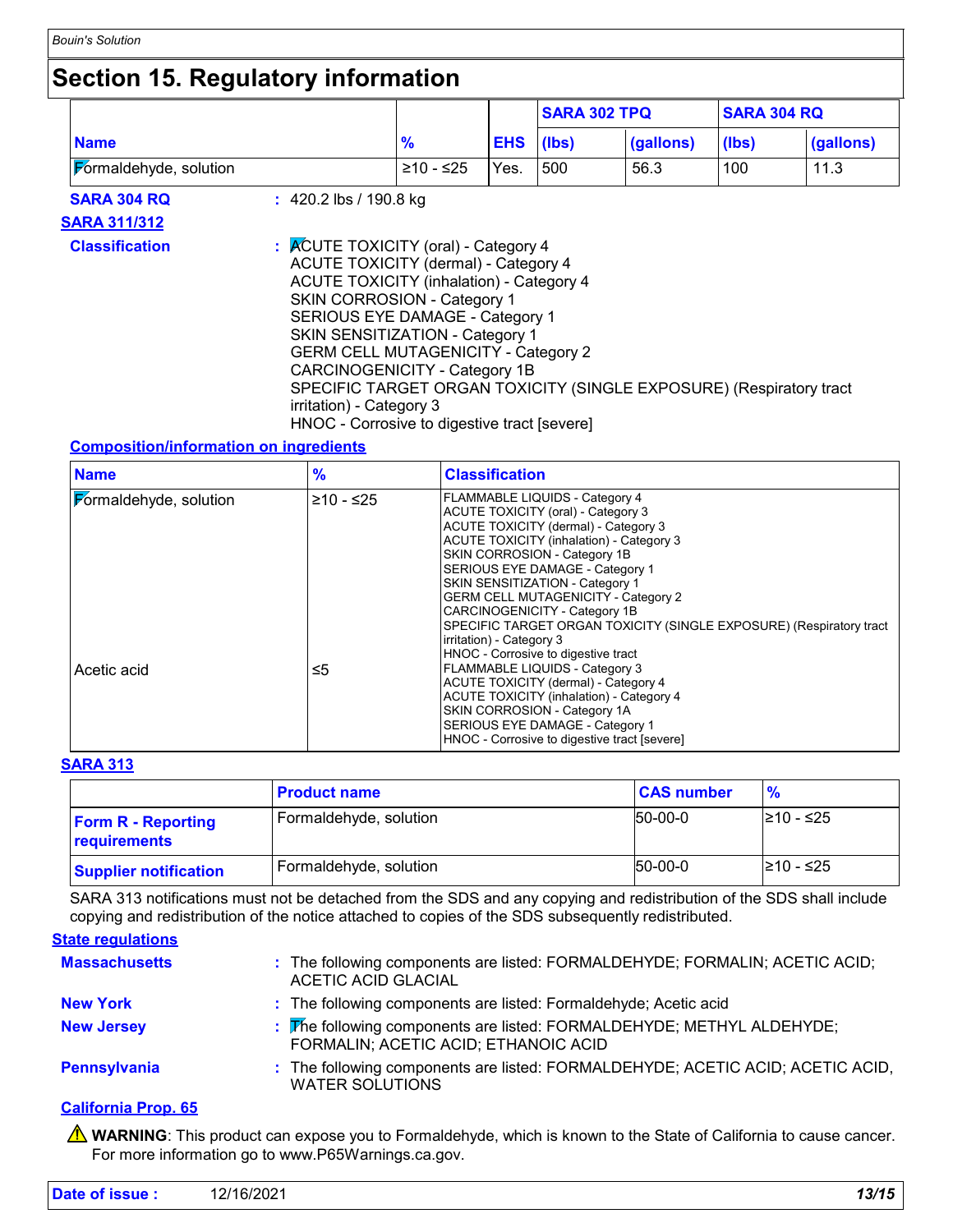## **Section 15. Regulatory information**

| Ingredient name | No significant risk Maximum<br>level | acceptable dosage<br><b>level</b> |
|-----------------|--------------------------------------|-----------------------------------|
| Formaldehyde    | Yes.                                 |                                   |

#### **International regulations**

**Chemical Weapon Convention List Schedules I, II & III Chemicals** Not listed.

#### **Montreal Protocol**

Not listed.

#### **Stockholm Convention on Persistent Organic Pollutants**

Not listed.

**Rotterdam Convention on Prior Informed Consent (PIC)** Not listed.

#### **UNECE Aarhus Protocol on POPs and Heavy Metals**

Not listed.

#### **Inventory list**

| <b>Australia</b>         | : All components are listed or exempted.                                                                                           |
|--------------------------|------------------------------------------------------------------------------------------------------------------------------------|
| <b>Canada</b>            | : All components are listed or exempted.                                                                                           |
| <b>China</b>             | : All components are listed or exempted.                                                                                           |
| <b>Europe</b>            | : All components are listed or exempted.                                                                                           |
| <b>Japan</b>             | : Japan inventory (CSCL): All components are listed or exempted.<br>Japan inventory (ISHL): All components are listed or exempted. |
| <b>New Zealand</b>       | : All components are listed or exempted.                                                                                           |
| <b>Philippines</b>       | : All components are listed or exempted.                                                                                           |
| <b>Republic of Korea</b> | : All components are listed or exempted.                                                                                           |
| <b>Taiwan</b>            | : All components are listed or exempted.                                                                                           |
| <b>Thailand</b>          | $\mathbf{A}$ All components are listed or exempted.                                                                                |
| <b>Turkey</b>            | : Not determined.                                                                                                                  |
| <b>United States</b>     | : All components are active or exempted.                                                                                           |
| <b>Viet Nam</b>          | : All components are listed or exempted.                                                                                           |
|                          |                                                                                                                                    |

### **Section 16. Other information**

#### **Procedure used to derive the classification**

| <b>Classification</b>                                                                                                                                                                                                                                                                                                                                                                                                                     | <b>Justification</b>                                                                                                                                                                                     |
|-------------------------------------------------------------------------------------------------------------------------------------------------------------------------------------------------------------------------------------------------------------------------------------------------------------------------------------------------------------------------------------------------------------------------------------------|----------------------------------------------------------------------------------------------------------------------------------------------------------------------------------------------------------|
| <b>ACUTE TOXICITY (oral) - Category 4</b><br>ACUTE TOXICITY (dermal) - Category 4<br><b>ACUTE TOXICITY (inhalation) - Category 4</b><br>SKIN CORROSION - Category 1<br>SERIOUS EYE DAMAGE - Category 1<br><b>SKIN SENSITIZATION - Category 1</b><br><b>GERM CELL MUTAGENICITY - Category 2</b><br><b>CARCINOGENICITY - Category 1B</b><br>SPECIFIC TARGET ORGAN TOXICITY (SINGLE EXPOSURE) (Respiratory tract<br>irritation) - Category 3 | Calculation method<br>Calculation method<br>Calculation method<br>On basis of test data<br>On basis of test data<br>Calculation method<br>Calculation method<br>Calculation method<br>Calculation method |
| <b>History</b><br>: 12/16/2021<br>Date of issue                                                                                                                                                                                                                                                                                                                                                                                           |                                                                                                                                                                                                          |
| Date of issue:<br>12/16/2021                                                                                                                                                                                                                                                                                                                                                                                                              | 14/15                                                                                                                                                                                                    |